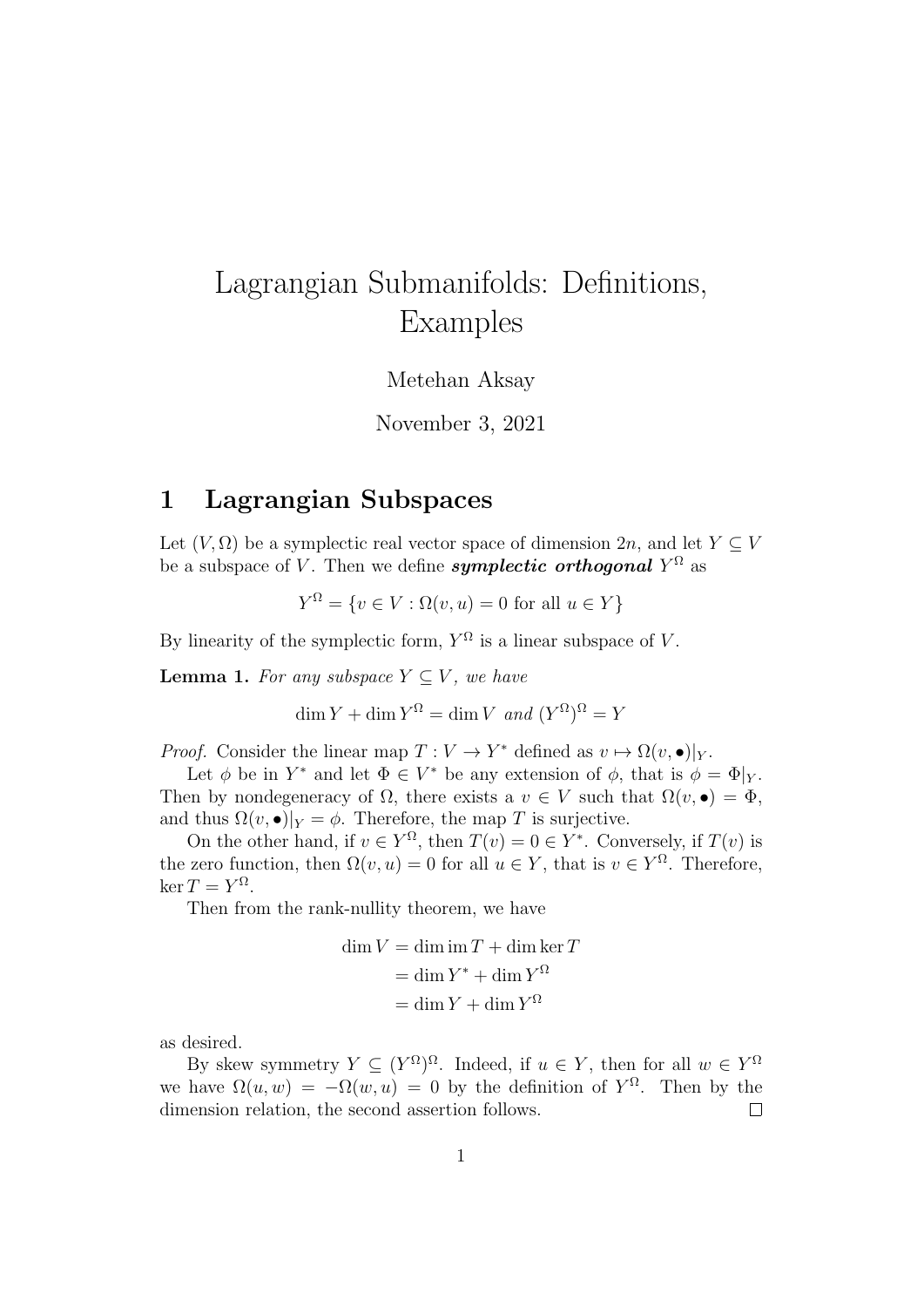From the definition and the above lemma, it is immediate that  $Y \subseteq W$ as subspaces if and only if  $W^{\Omega} \subseteq Y^{\Omega}$  as subspaces.

In contrast to the orthogonal complement with respect to an inner product, the symplectic orthogonal  $Y^{\Omega}$  does not have to be a complementary subspace of the original subspace  $Y$ .

**Definition 1.** A subspace  $Y \subseteq V$  is called:

- Symplectic, if  $Y \cap Y^{\Omega} = \{0\}$
- Isotropic, if  $Y \subseteq Y^{\Omega}$
- *Coisotropic*, if  $Y \supseteq Y^{\Omega}$
- Lagrangian, if  $Y^{\Omega} = Y$

This definition, combined with Lemma [1](#page-0-0) gives us the following characterizations of Lagrangian subspaces of symplectic vector spaces.

**Proposition 1.** Let  $Y \subseteq V$  be a linear subspace of the symplectic real vector space  $(V, \Omega)$  of dimension  $2n$ . Then the following are equivalent:

- *Y* is Lagrangian, that is  $Y^{\Omega} = Y$
- *Y* is isotropic and coisotropic
- *Y* is isotropic and dim  $Y = n$

We will close this section with a few examples and some remarks about Lagrangian subspaces.

Example. Let  $(V, \Omega)$  be a symplectic vector space with a canonical symplectic basis  $\{e_1, \ldots, e_n, f_1, \ldots, f_n\}$ . Then, the span of  $\{e_1, \ldots, e_n\}$  is a Lagrangian subspace of  $V$ .

In fact, given a Lagrangian subspace of V with a basis  $\{e_1, \ldots, e_n\}$ , one can complete this set to a symplectic basis  $\{e_1, \ldots, e_n, f_1, \ldots, f_n\}$  for  $(V, \Omega)$ by picking  $f_i \in span\{e_1, \ldots, \hat{e_i}, \ldots, e_n\}^{\Omega}$  such that  $\Omega(e_i, f_i) = 1$ .

Moreover, if we are given a Lagrangian subspace  $Y$  of  $V$ , and  $W$  is any subspace complementary to  $Y$ , then one can build a Lagrangian complement to  $Y$  canonically from  $W$ .

*Example.* Given a vector space Y of dimension n, the direct sum  $V = Y \oplus Y^*$ can be given a symplectic structure with the symplectic form  $\Omega_0$  defined as  $\Omega_0(u \oplus f, v \oplus g) = g(u) - f(v)$ . In this case,  $Y = \{u \oplus 0\} \subseteq V$  is a Lagrangian subspace of V since dim  $Y = \dim Y/2$  and  $\Omega_0(u \oplus 0, v \oplus 0) = 0$ .

Conversely, if Y is a given Lagrangian subspace of  $(V, \Omega)$ , then  $(V, \Omega)$  is symplectomorphic to  $(Y \oplus Y^*, \Omega_0)$  where  $\Omega_0$  is defined as before.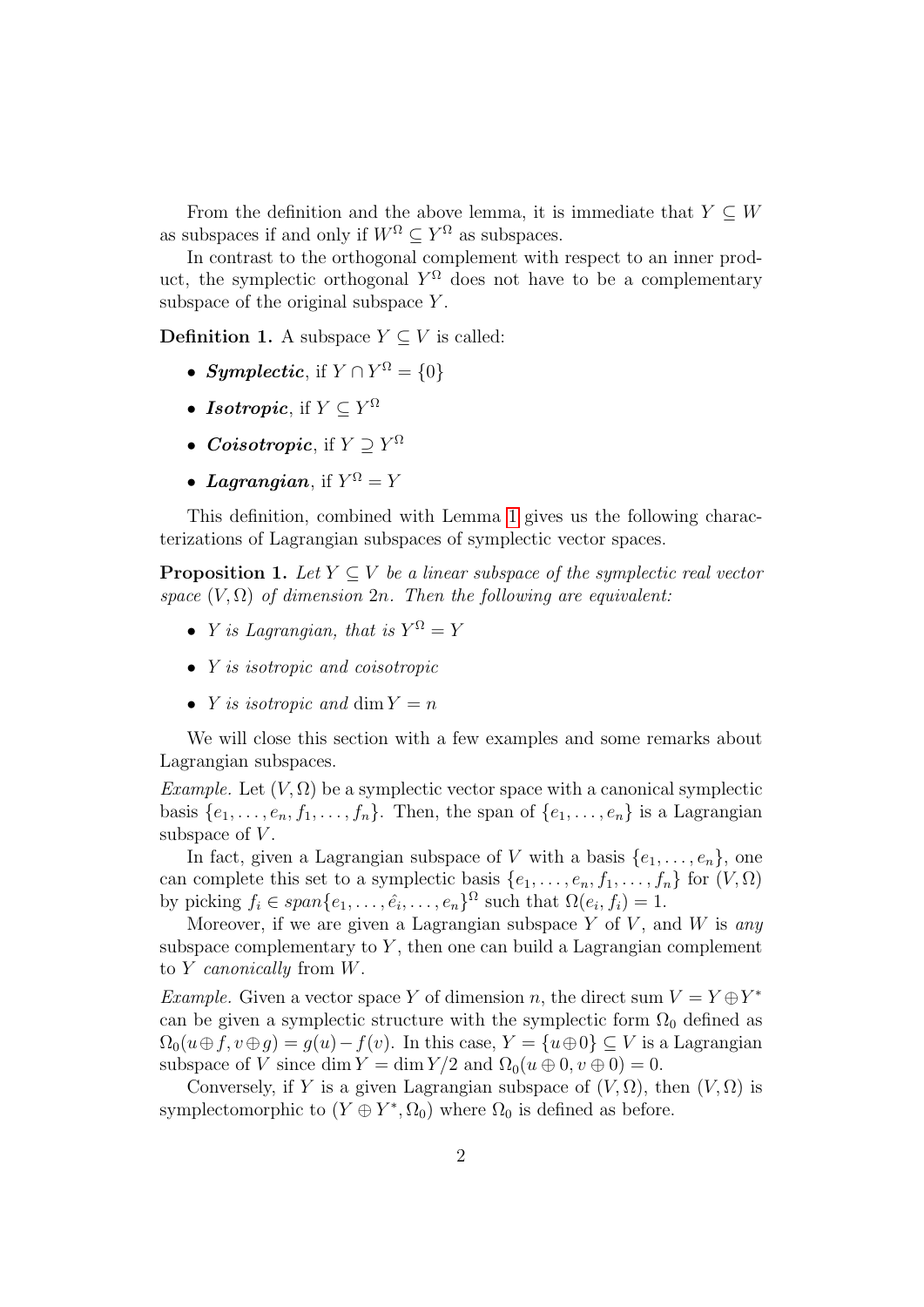### 2 Lagrangian Submanifolds

Let X be a submanifold of M with the proper injective immersion  $i: X \to M$ . In this case, we regard X as a subset of M and  $T_pX$  as a subspace of  $T_pM$ through the identifications  $p = i(p) \subseteq M$  and  $v = i_*(v) \subseteq T_pM$ .

**Definition 2.** Let  $(M, \omega)$  be a symplectic manifold. A submanifold  $L \subset M$ is a **Lagrangian submanifold** if at each point  $p \in L$ , the subspace  $T_pL \subseteq$  $T_pM$  is a Lagrangian subspace of  $(T_pM, \omega_p)$ .

Equivalently, a submanifold  $L \subseteq M$  is a **Lagrangian submanifold** if  $\dim L = \dim M/2$  and  $i^*\omega = 0$  where  $i: L \to M$  is the inclusion.

Symplectic, isotropic, coisotropic submanifolds are defined analogously.

*Example.* Let  $(M_1, \omega_1), (M_1, \omega_1)$  be symplectic manifolds of dimension  $2n$ . Then define the two form  $\tilde{\omega}$  on  $M_1 \times M_2$  as

$$
\tilde{\omega}=pr_1^*\omega_1-pr_2^*\omega_2
$$

where  $pr_i: M_1 \times M_2 \to M_i$  are the projections. Then  $(M_1 \times M_2, \tilde{\omega})$  is a symplectic manifold of dimension 4n. Indeed,

$$
d\tilde{\omega} = pr_1^* d\omega_1 - pr_2^* d\omega_2 = 0
$$

and

$$
\tilde{\omega}^{2n} = \pm \binom{2n}{n} pr_1^*(\omega_1)^n \wedge pr_2^*(\omega_2)^n
$$

is nonvanishing

Remark. One can choose varying nonzero real coefficients  $\lambda_1, \lambda_2$  to get different symplectic forms on  $M_1 \times M_2$  which are similarly defined as

 $\tilde{\omega}_{\lambda_1,\lambda_2} = \lambda_1 pr_1^* \omega_1 + \lambda_2 pr_2^* \omega_2$ 

Non degeneracy and closedness of the two form  $\tilde{\omega}_{\lambda_1,\lambda_2}$  follows from a similar argument. In this case, the symplectic form we defined above is simply  $\tilde{\omega}_{1,-1}$ 

**Proposition 2.** Using the above notation, a diffeomorphism  $f : M_1 \to M_2$ is a symplectomorphism if and only if its graph is a Lagrangian submanifold of  $(M_1 \times M_2, \tilde{\omega})$ 

*Proof.* Let  $\gamma : M_1 \to M_1 \times M_2$  defined as  $\gamma(p) = (p, f(p))$ , mapping  $M_1$  to the graph of f in  $M_1 \times M_2$ . Then we have

$$
\gamma^* \tilde{\omega} = \gamma^* p r_1^* \omega_1 - \gamma^* p r_2^* \omega_2
$$
  
= 
$$
(p r_1 \circ \gamma)^* \omega_1 - (p r_2 \circ \gamma)^* \omega_2
$$
  
= 
$$
\omega_1 - f^* \omega_2
$$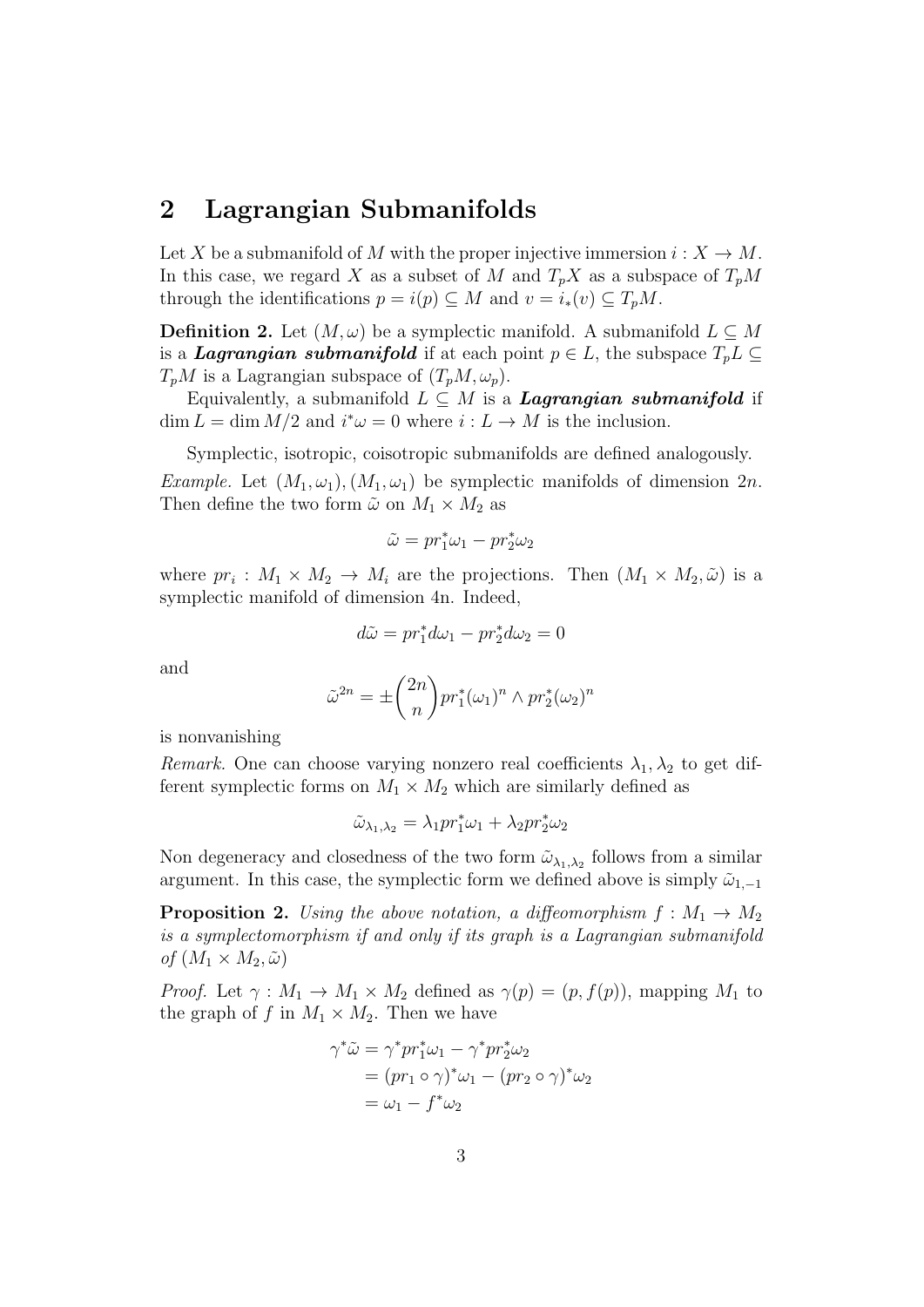Thus,  $\omega_1 = f^* \omega_2$  if and only if  $\gamma^* \tilde{\omega} = 0$ , that is if and only if the image of  $\gamma$ is a Lagrangian submanifold.  $\Box$ 

In particular, if we take  $(M, \omega) = (M_1, \omega_1) = (M_2, \omega_2)$ , then the product  $(M \times M, \tilde{\omega} = pr_1^* \omega - pr_2^* \omega)$  is a symplectic manifold. Consider the image L of the diagonal embedding  $\Delta: M \to M \times M$ . We have

$$
\Delta^*\tilde{\omega} = \Delta^* pr_1^* \omega - \Delta^* pr_2^* \omega
$$
  
=  $(pr_1 \circ \Delta)^* \omega - (pr_2 \circ \Delta)^* \omega$   
=  $(id_L)^* \omega - (id_L)^* \omega = 0$ 

Therefore, the diagonal embedding of M as  $L \subset M \times M$  is a Lagrangian submanifold of  $(M \times M, \tilde{\omega} = pr_1^* \omega - pr_2^* \omega)$ 

Example. (Graphs of closed 1-forms are Lagrangian submanifolds of the cotangent bundle) Let us recall the symplectic structure on the cotangent bundle  $M^{2n} = T^*X$  of a smooth manifold  $X^n$ .

The **tautological 1-form**  $\lambda$  is defined pointwise for  $p = (x, \xi) \in M$  as

$$
\lambda_p = (d\pi_p)^*\xi
$$

where  $(d\pi_p)^*$  is the dual map of the derivative of the projection  $\pi : M \to X$ . Equivalently, if  $v \in T_pM = T_p(T^*X)$ , then

$$
\lambda_p(v) = \xi(d\pi_p(v))
$$

The canonical symplectic 2-form  $\omega$  on  $M = T^*X$  is then defined as

$$
\omega = -d\lambda
$$

If  $(U, x^i)$  is a local coordinate chart on X and  $(T^*U, x^i, \xi_i)$  is the corresponding cotangent coordinates on  $M$ , then locally we have

$$
\lambda = \sum \xi_i dx^i \text{ and } \omega = \sum dx^i \wedge d\xi_i
$$

If  $\mu \in \Gamma(T^*X)$  is a 1-form, we will denote it by  $s_{\mu}: X \to M$  when we consider it just as a smooth map. From the coordinate representations and the fact that  $\pi \circ s_{\mu} = id_X$ , the map  $s_{\mu} : X \to M$  is a proper injective immersion. That is, the image  $X_{\mu} = s_{\mu}(X)$  is an n-dimensional submanifold of the cotangent bundle  $M^{2n}$ 

Lemma 2. With the above notation,  $s^*_{\mu} \lambda = \mu$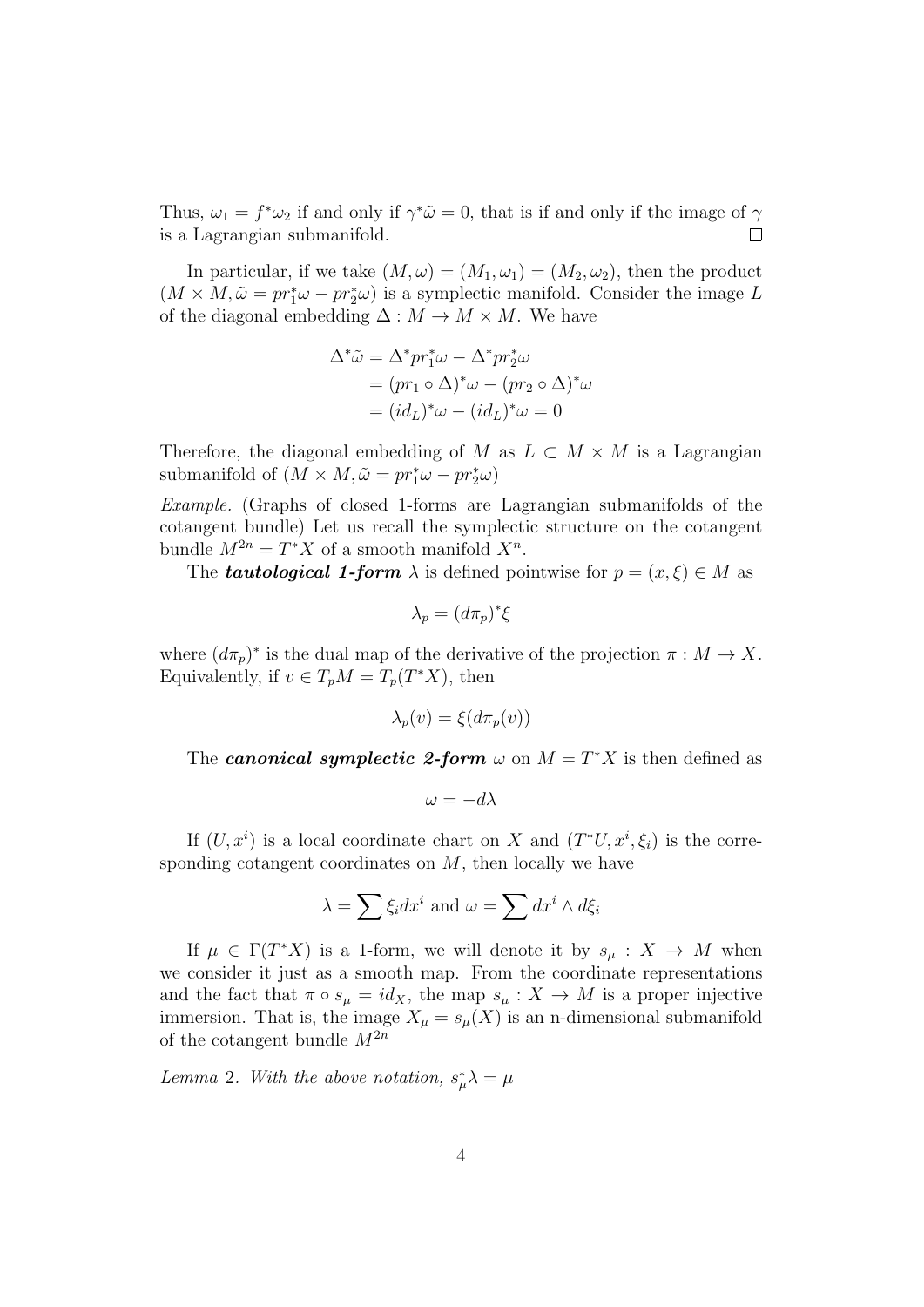*Proof.* Let  $v \in T_xX$ , then

$$
(s_{\mu}^{*}\lambda)_{x}(v) = \lambda_{s_{\mu}(x)}(d(s_{\mu})_{x}(v)) = \mu_{x}(d\pi_{(x,\mu_{x})}d(s_{\mu})_{x}(v)) = \mu_{x}(v)
$$

Proposition 3.  $X_{\mu} = s_{\mu}(X)$  is a Lagrangian submanifold of  $M^{2n}$  if and only if  $\mu$  is closed.

*Proof.* We already have that the dimension of  $X_\mu$  is half of the dimension of M. Let  $i: X_{\mu} \to M$  be the inclusion. Then

$$
i^*\omega = 0 \Leftrightarrow \tau^*i^*(\omega) = 0
$$
  
\n
$$
\Leftrightarrow (i \circ \tau)^*(-d\lambda) = 0
$$
  
\n
$$
\Leftrightarrow (s_\mu)^*(-d\lambda) = 0
$$
  
\n
$$
\Leftrightarrow -d(s_\mu)^*\lambda = 0
$$
  
\n
$$
\Leftrightarrow -d\mu = 0
$$
  
\n
$$
\Leftrightarrow d\mu = 0
$$

where  $\tau : X \to X_\mu$  is the diffeomorphism defined as  $\tau(x) = (x, \mu_x)$ , such that  $s_{\mu} = i \circ \tau.$  $\Box$ 

*Remark.* Every smooth function  $f$  on  $X$  generates a Lagrangian submanifold as the image of  $\mu = df$ .

If X is simply connected, then every closed 1-form can be written as  $\mu =$ *df* for some smooth function f. This f is called the **generating function** of the Lagrangian submanifold  $X_{\mu}$ .

Example. As our last example we will discuss the conormal bundle  $N^*S \subseteq$  $T^*X$  of a submanifold  $S^k \subseteq X^n$ . The **conormal space** at  $x \in S$  is

$$
N_x^* S = \{ \xi \in T_x^* X : \xi(v) = 0 \text{ for all } v \in T_x S \}
$$

The *conormal* bundle is defined as

$$
N^*S = \{(x,\xi) \in T^*X : x \in S, \xi \in N_x^*S\}
$$

If  $(U, x<sup>i</sup>)$  is a local coordinate chart on X such that S is defined by vanishing of  $x^{k+1}, \ldots, x^n$  and  $(T^*U, x^i, \xi_i)$  is the corresponding cotangent coordinates on  $T^*X$ , then  $N^*S$  is defined by the vanishing of  $x^{k+1}, \ldots, x^n, \xi_1, \ldots, \xi_k$ . Therefore, N<sup>∗</sup>S is an n-dimensional submanifold of the 2n-dimensional manifold  $T^*X$ . Moreover, since locally  $\lambda = \sum \xi_i dx^i$ , we have at  $p \in N^*S$ 

$$
i^* \lambda_p = \lambda_p |_{T_p N^* S} = \sum_{i > k} \xi_i(p) dx_p^i |_{span_{i \le k} \{\partial_i|_p\}} = 0
$$

where  $i: N^*S \to T^*X$  is the inclusion. Consequently,  $i^*\omega = -di^*\lambda = 0$  and the conormal bundle is a Lagrangian submanifold of the cotangent bundle.